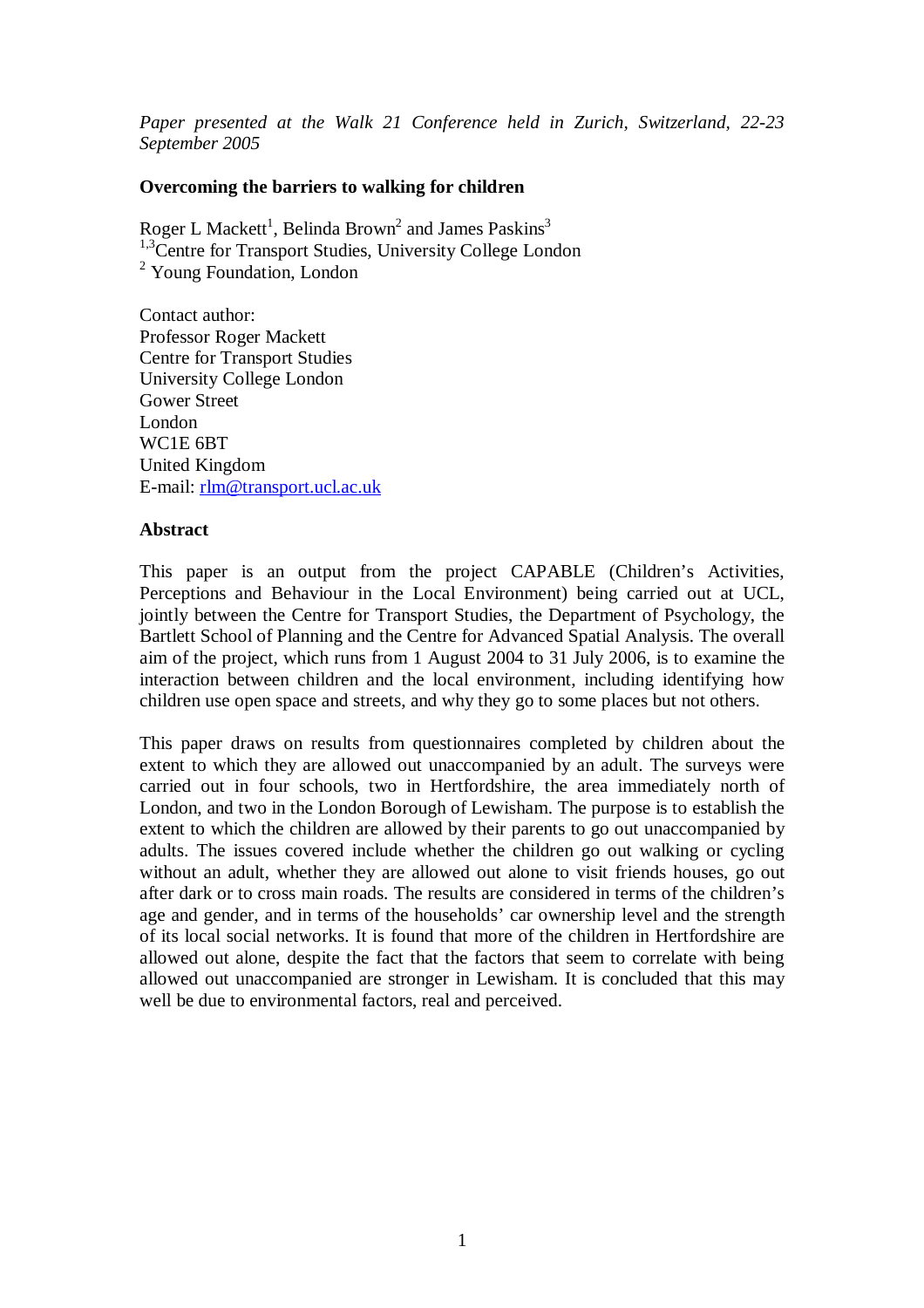## **Biographies**

Roger Mackett is Professor of Transport Studies in the Department of Civil and Environmental Engineering at University College London. His research interests include analysis of the impact of policy, the inter-relationship between transport, urban activities and the environment, public transport planning and operations, and the impact of new technology and lifestyles on locational and travel demand.

Belinda Brown is a Research Fellow at the Young Foundation. Her research interests include the role of informal networks in the provision of childcare, the relationship between the family and the state and social networks in the migration process. Within CAPABLE she is exploring the ways in which children's and parent's social networks affect children's independence and spatial mobility.

James Paskins is a Research Fellow in the Centre for Transport Studies at UCL. He is currently working on the CAPABLE project, examining children's behaviour in their local environments and studying for a part-time PhD. He has previously worked on projects investigating children's car use and transport-related social exclusion.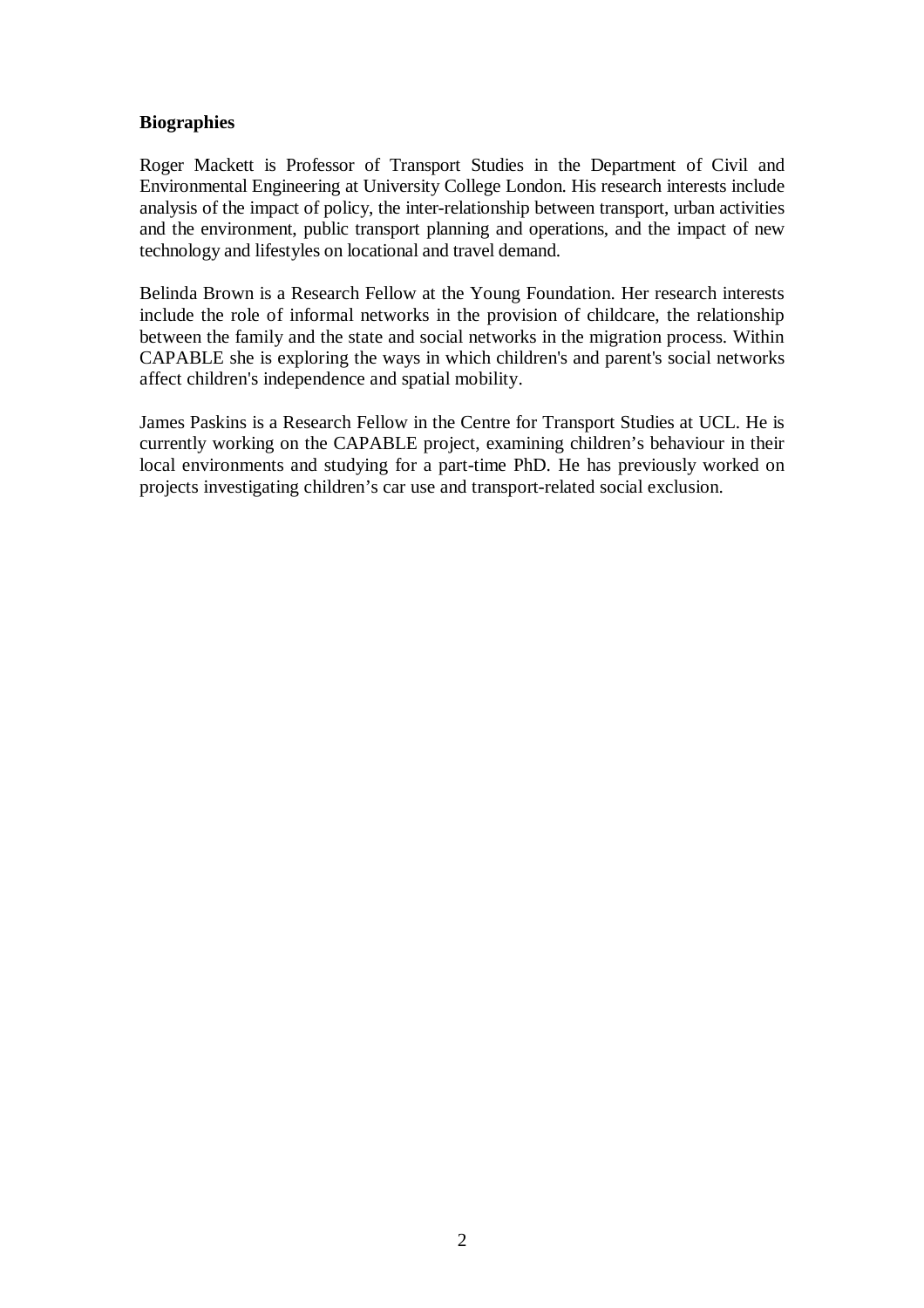#### **Overcoming the barriers to walking for children**

Roger L Mackett<sup>1</sup>, Belinda Brown<sup>2</sup> and James Paskins<sup>3</sup> <sup>1,3</sup>Centre for Transport Studies, University College London <sup>2</sup> Young Foundation, London

### **Introduction**

In Great Britain, children have suffered a loss of freedom in terms of being allowed to go out of the home alone in recent years. For example, in 1985/86, 21% of children aged 5-10 travelled alone to school. By 2004 this had dropped to 9% (Department of Transport, 2002, 2005). Pooley et al (2005) found similar evidence over a longer period from interviews carried out in Manchester and Lancaster. They found that about 40% of people born in 1932-41 travelled to school alone at the age of 10-11, whereas about 9% of those born in 1990-91 travelled alone at that age.

Hillman et al (1990) looked more broadly at the issue of children being allowed out unaccompanied by an adult. They found that in England, 80% of 7-8 year olds were allowed to go to school alone in 1971. By 1990 this had dropped to 9%. They also looked at various other measures of the freedom allowed to children by letting them undertake various activities unaccompanied: for example, crossing the road, using buses, cycling on roads and going out after dark. In all cases where the equivalent data were collected in 1971 and 1990, the children had less freedom to go out alone. They carried out comparable surveys in Germany in 1990, and found that German children were allowed much greater freedom to go out alone than their English counterparts.

Hillman et al (1990) attribute this trend in the loss of freedom by children to the growth in car ownership, noting the paradox that the freedom that increasing car ownership has offered parents has been offset by constraints imposed on them by the perceived need to escort children more because of the increase in traffic danger.

Pooley et al (2005) identify four factors that have affected the journey to school since the 1940s: first, availability of transport technologies in the form of cars; second, an increase in parental choice in education which has led to longer journeys to school on average; third, increasing pace of life, which has led to people attempting to cram more activities into a limited amount of time; and fourth, perceptions of risk, for example the perceived risks from strangers to children out alone. When the discussion is extended from the journey to school to children going out of the house more generally without an adult, the list of factors can be expanded. For example, home entertainment technology has expanded rapidly so that children now have a range of opportunities at home to listen to music, play electronic games, and watch multichannel television that may have reduced the relative attractiveness of going out to play. The changing perceptions of risk have partly led to the move from free play to organised activities for children: in the past children would play out on the streets or walk to the local park, now they have to be taken to their football lessons, dancing classes, and so on, and usually this involves a car journey (Mackett et al, 2005). This need to escort children by car has greatly added to the complexity of life for parents, particularly mothers, many more of whom are employed, often part-time, than previously. There is almost an element of competition between parents to encourage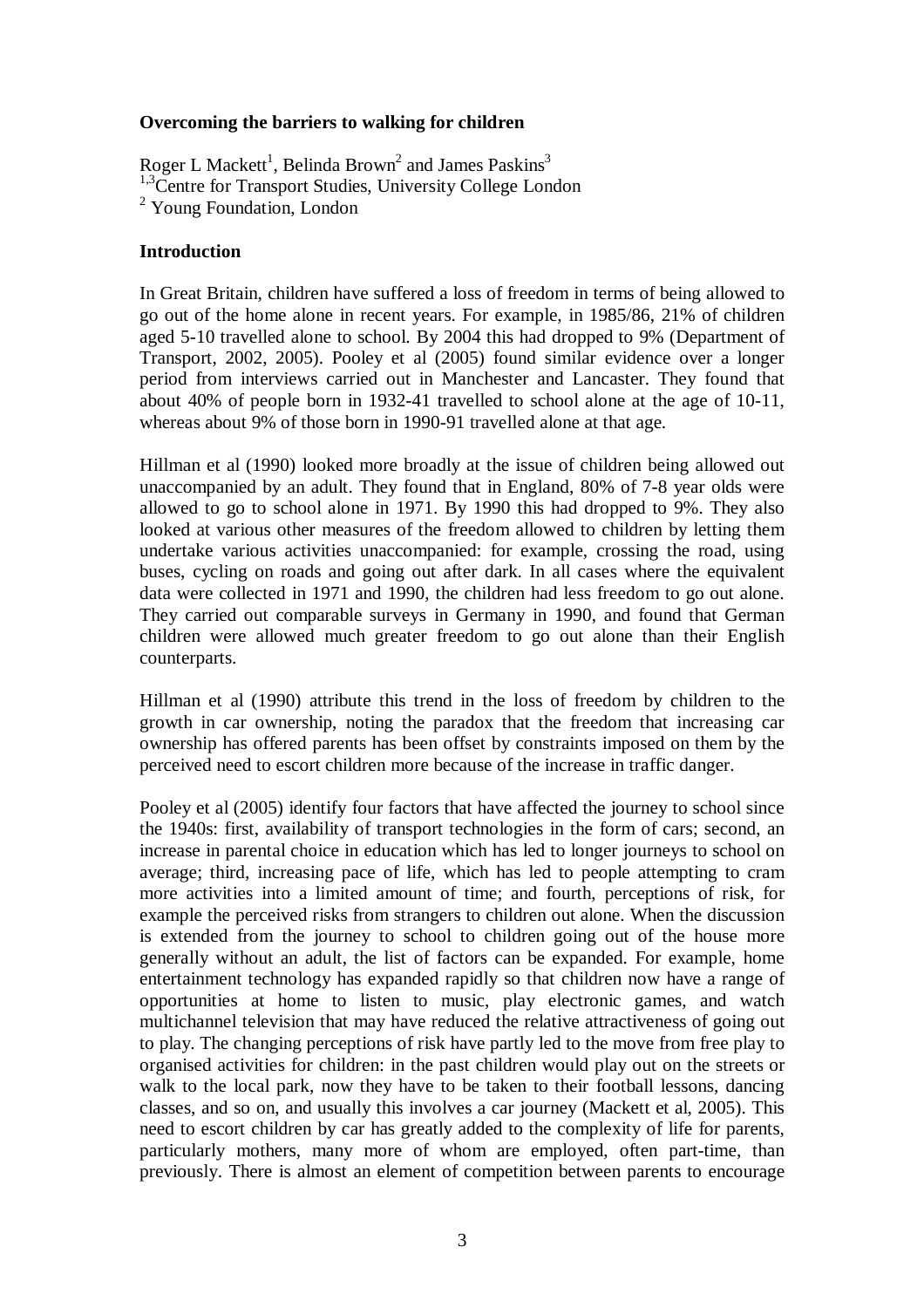children to go to as many of these activities as possible, in order to be seen to be 'a good parent'. Many children have their out-of-school lives filled by attending these various activities, leaving little time for free play or going out gaining experience from making decisions about where to go and whether it is safe to cross the road, and from social interaction with other children.

Some of the benefits from allowing children out alone have been shown by Van Vliet (1983) who found, from a weekend diary kept by children in Toronto, Canada, that children who usually travelled without adults on the bus, streetcar and metro went out on more trips from home and did so for a greater range of activities.

In Britain, there is evidence that some children are being forced indoors by intolerant adults who claim that the children cause noise or a nuisance according to a survey carried out by The Children's Society (Children's Play Council, 2003). There are many examples of bans on playing in many areas, including refusal to allow the erection of a netball hoop on a village green in Oxfordshire, and a skateboard park in Cumbria and signs forbidding ball games in many urban areas.

The trends of increasing car ownership, decentralisation of urban activities, more structured leisure activities for children and greater complexity of family life have interacted to reduce the opportunities for children to walk about alone and with their friends. These tend to be exacerbated by parental perceptions about the risks to children out alone .

## **The research**

Some of the issues identified above are explored in this paper. It is part of the output from a project entitled CAPABLE (Children's Activities Perceptions And Behaviour in the Local Environment) which is being funded by the UK Engineering and Physical Sciences Research Council (EPSRC) for 2 years from August 2004. It is being carried out at UCL as a joint project between the Centre for Transport Studies, the Centre for Advanced Spatial Analysis, the Bartlett School of Planning and the Psychology Department.

The approach is to develop research tools to investigate children's spatial behaviour, perceptions and relationship networks, and parental attitudes, to use these to analyse how children use open spaces and to develop new models of children's outdoor movement patterns.

The research tools being developed include

- Techniques for monitoring children's travel and activity patterns using:
	- Motion sensors
	- GPS (global positioning satellite) monitors
	- Travel and activity diaries
- Ouestionnaires surveys of children and their parents, carried out through schools
- Interviews with parents and with children, including mapping exercises
- Children's drawing exercises.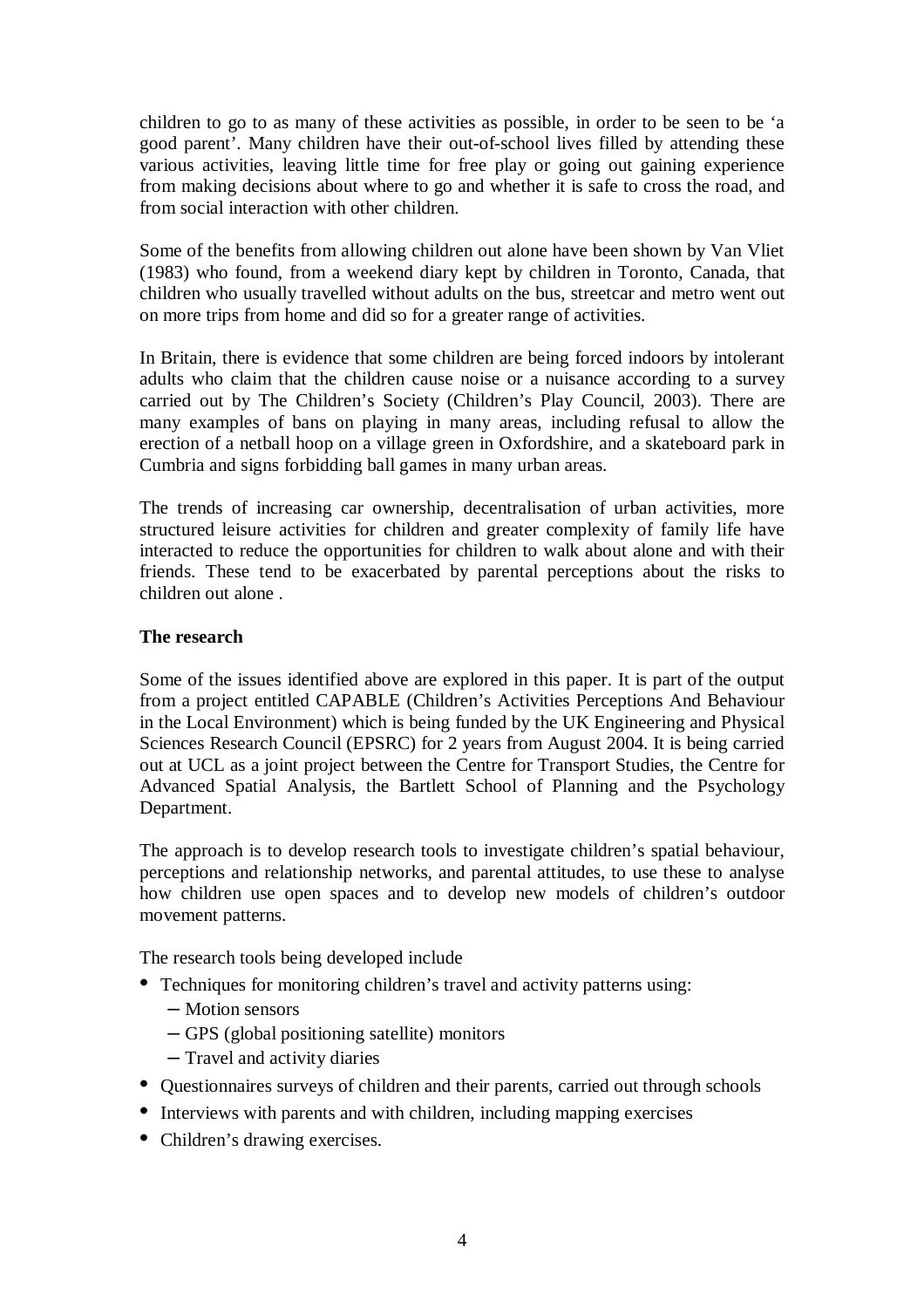Field work is being carried out in two contrasting areas: Hertfordshire, a prosperous area to the north of London largely in the Green Belt with high car ownership, and Lewisham, an inner suburban borough of London, south-east of the centre, with low car ownership and fairly high levels of deprivation and crime, but with some very pleasant more prosperous parts.

The research reported in this paper draws on the questionnaires completed by pupils in four schools – two in Hertfordshire and two in Lewisham. The children are in Years 4, 5 and 6, which means that they are aged 8/9, 9/10 and 10/11 respectively, and so are in the upper three years of primary education. Of the schools in Hertfordshire, one, New Briars, is in Hatfield, a post war 'New Town', built mainly in the 1950s and 1960s, and the other, Holy Family, is on the edge of Welwyn Garden City, another post war New Town, which was also a 'Garden City' at the beginning of the 20th Century. The two schools in the London Borough of Lewisham, Kilmorie and Perrymount, are in Forest Hill in an area which is fairly 'leafy' with neat terrace houses and gardens. They are all publicly funded schools. Holy Family School in Welwyn is Roman Catholic, which means that the catchment area is larger than is usual for most schools. This probably means that more children travel to school by car than would be the case for a non-faith state school.

New Briars and Holy Family were the first schools who agreed to take part in this project. New Briars was used to pilot the questionnaire, and so only one class was used. The Lewisham schools were introduced to provide a contrast in terms of the nature of the area. Further schools will be surveyed later when all the research instruments are being used together at a number of schools. The four schools included here are all the data collected so far using this questionnaire in primary schools.

The purpose of the paper is to explore the extent to which children are allowed to go out alone, to identify the factors that influence this, and to see if there are differences between the children who live in the relatively prosperous areas in Hertfordshire, with lots of open space, and those in the higher density urban areas of Lewisham.

# **Results**

Table 1 shows the number of responses to the questionnaires. There were 294 altogether, with the largest response in Kilmorie with 117, about 75 in Holy Family and Perrymount, and 27 at New Briars, all in Year 6. This meant that there were more in Year 6 overall, but across the other three schools they were spread fairly evenly across the years. There were slightly more responses from girls than boys.

The first issue is to see how many children were allowed out without an adult, as shown in Table 2. Overall, about two-thirds of the children are allowed to go out without an adult. As would be expected, the percentages generally increase with age. The school with the highest value is New Briars in Hatfield with 82%. This is largely because only children in Year 6 were surveyed here. But more of the Year 6 children at this school are allowed to go out alone than at the other schools, and more children at Holy Family are allowed out alone than at the two Lewisham schools. The other noticeable feature is that more boys are allowed out alone than girls: 72% of boys overall compared with 62% of girls.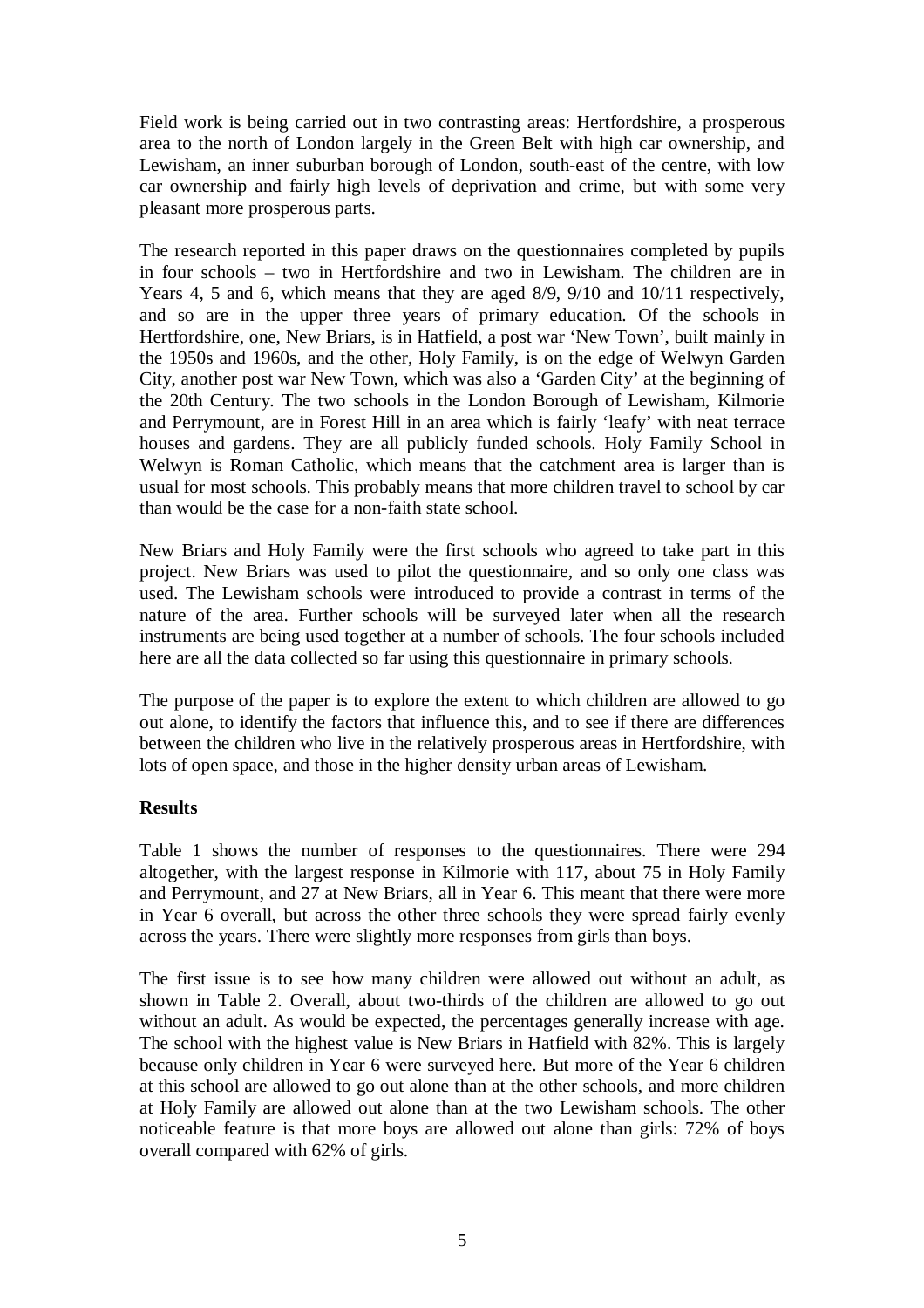| <b>School</b>        | Year 4    | Year 5               | Year 6        | <b>Boys</b> | <b>Girls</b> | <b>Total</b> |
|----------------------|-----------|----------------------|---------------|-------------|--------------|--------------|
|                      | (age 8-9) | $(\text{age } 9-10)$ | $(age 10-11)$ |             |              |              |
| <b>New Briars</b>    |           |                      | 27            | 16          | 11           | 27           |
| (Hatfield,           |           |                      |               |             |              |              |
| Hertfordshire)       |           |                      |               |             |              |              |
| <b>Holy Family</b>   | 23        | 26                   | 29            | 37          | 41           | 78           |
| (Welwyn Garden       |           |                      |               |             |              |              |
| City, Hertfordshire) |           |                      |               |             |              |              |
| Kilmorie (Forest     | 44        | 39                   | 34            | 57          | 60           | 117          |
| Hill, Lewisham)      |           |                      |               |             |              |              |
| Perrymount (Forest   | 26        | 19                   | 27            | 31          | 41           | 72           |
| Hill, Lewisham)      |           |                      |               |             |              |              |
| Total                | 93        | 84                   | 117           | 141         | 153          | 294          |

Table 1 The number of responses to the children's questionnaire

Table 2 Percentage of children allowed out without an adult

| <b>School</b>      | Year 4<br>$(\text{age } 8-9)$ | Year 5<br>$(age 9-10)$ | Year 6<br>$(age 10-11)$ | <b>Boys</b> | <b>Girls</b> | All |
|--------------------|-------------------------------|------------------------|-------------------------|-------------|--------------|-----|
| New Briars         | $\overline{\phantom{0}}$      |                        | 82                      | 94          | 64           | 82  |
| <b>Holy Family</b> | 65                            | 65                     | 72                      | 70          | 66           | 68  |
| Kilmorie           | 47                            | 79                     | 74                      | 67          | 64           | 65  |
| Perrymount         | 42                            | 74                     | 74                      | 71          | 56           | 63  |
| Total              | 50                            | 74                     | 75                      | 72          | 62           | 67  |

There are various ways in which children can travel around when they go out, as shown in Table 3. Interestingly, given its inherent risks, the activity that the greatest number of children is allowed to do, is go out on a bicycle, which 68% of children are. It should be noted that only 28% are allowed to cycle on main roads, so the majority must only be allowed to cycle on back streets or on the pavement. The second highest, at 65%, is going out for a walk. Crossing main roads is next, which 58% are allowed to do. The lowest value is for going on buses, which only 22% are allowed to do, but for many children this was not a relevant activity. In all cases, except going on buses, more boys are allowed out alone to participate in these activities. Interestingly, the activity with the largest difference between the sexes is cycling on main roads which twice as many boys are allowed to do without an adult. This may partly reflect the fact that many boys tend to cycle into their teens whilst girls are more likely to give it up: in Great Britain in 1999/2001, boys aged 11-17 cycled an average of 182 km a year, while girls of this age cycled only 34 km a year on average. Younger children, aged 5-10, did not show a similar difference: 27 km for boys and 24 km for girls (Department of Transport, 2002).

Another way to look at the differences is to consider the age at which those children who are allowed out without an adult were first allowed to do so, as shown in Table 4. The critical age seems to be eight years old, with bus travel having the highest average starting age, at nearly nine years of age. This probably reflects the fact that bus travel implies travelling a greater distance from home than the other types of travel. Again, there are quite wide differences between boys and girls, for example,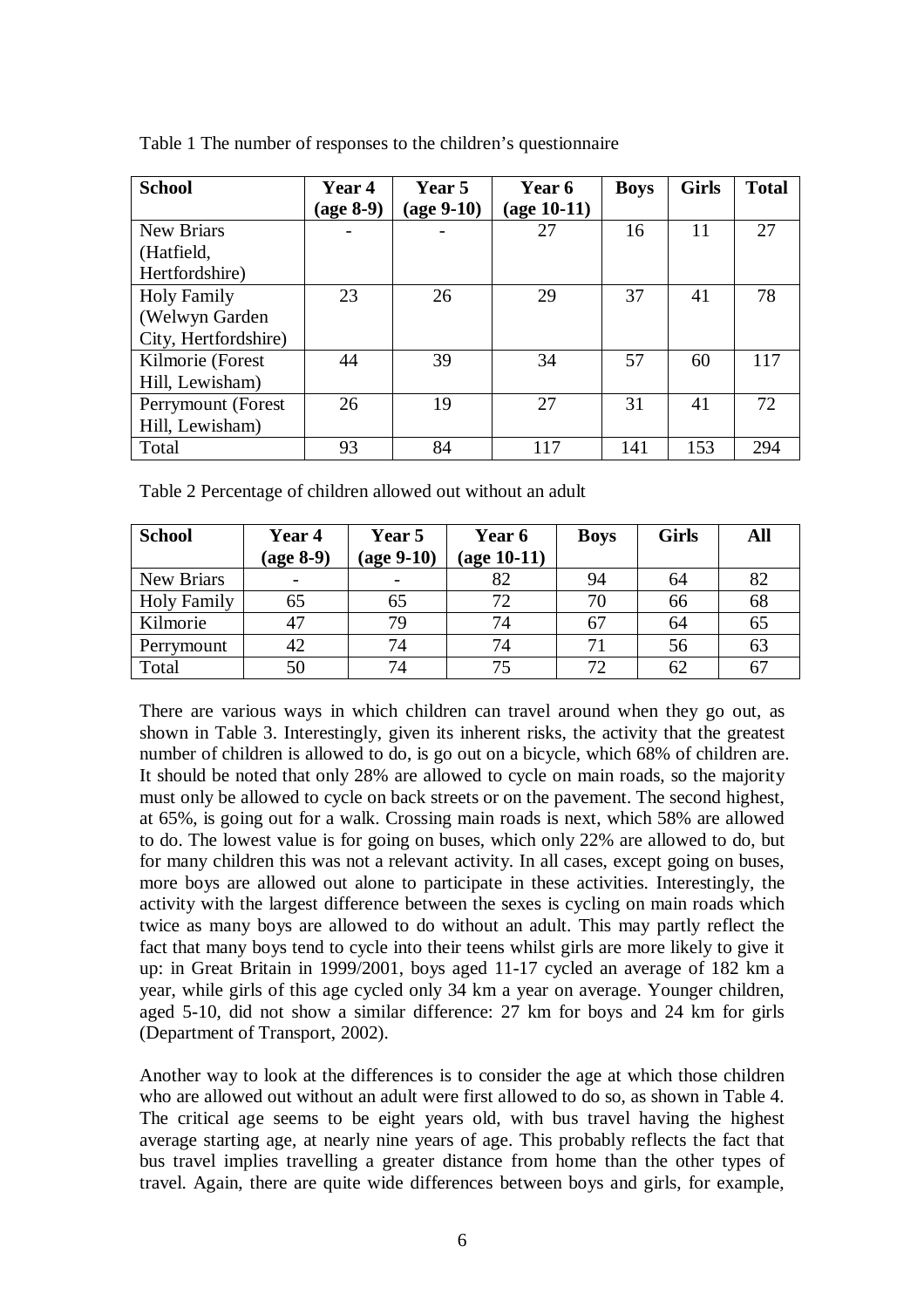almost a year difference in the ages at which girls are allowed to travel alone to their friends houses compared with boys.

| <b>Type of travel</b>          | <b>Boys</b> | <b>Girls</b> |    |
|--------------------------------|-------------|--------------|----|
| Go out on a bicycle            |             | 65           | 68 |
| Go out for a walk              | 66          | 64           | 65 |
| Cross main roads               | 63          | 53           | 58 |
| Travel to friends' houses      |             | 46           | 54 |
| Travel to organised activities |             | 26           | 33 |
| Cycle on main roads            | 38          | 19           |    |
| Go on buses                    |             | 23           |    |

Table 3 Percentage of children allowed to travel without an adult

Table 4 Age at which children were first allowed to travel alone

| <b>Type of travel</b>     | <b>Boys</b> | Girls |  |
|---------------------------|-------------|-------|--|
| Travel to friends' houses |             |       |  |
| Cycle on main roads       |             |       |  |
| Cross main roads          |             |       |  |
| Go on buses               |             |       |  |

One factor than may influence whether or not children are allowed out alone is whether there are members of the extended family living locally. This could work in several ways: visiting relatives locally offers the child a chance to gain familiarity with the area, it gives a local destination for the child, from which it would be possible to inform the parent by telephone if the child did not arrive, and it implies strong family ties with the area, whereas a child without such ties might be less confident of travelling alone. Table 5 shows that this does seem to be a significant factor. The more ties with the local area, the greater the probability a child will be allowed to go out alone.

Table 5 Effects of local family ties on being allowed out alone

| How many of mother's and father's | % of children allowed out |
|-----------------------------------|---------------------------|
| parents and siblings live locally | alone                     |
|                                   |                           |
|                                   |                           |
|                                   |                           |
|                                   |                           |
|                                   |                           |
| <i>v</i> erall                    |                           |

Note: the children were allocated one point for having each of a mother's parent, a father's parent, a mother's sibling and a father's sibling living locally.

Differences between the children in the two areas are shown in Table 6. More children living in Hertfordshire are allowed out alone than Lewisham children: 71% compared with 64%. This is partly explained by the fact that smaller proportions of younger children were surveyed in Hertfordshire, but as was shown in Table 2, this is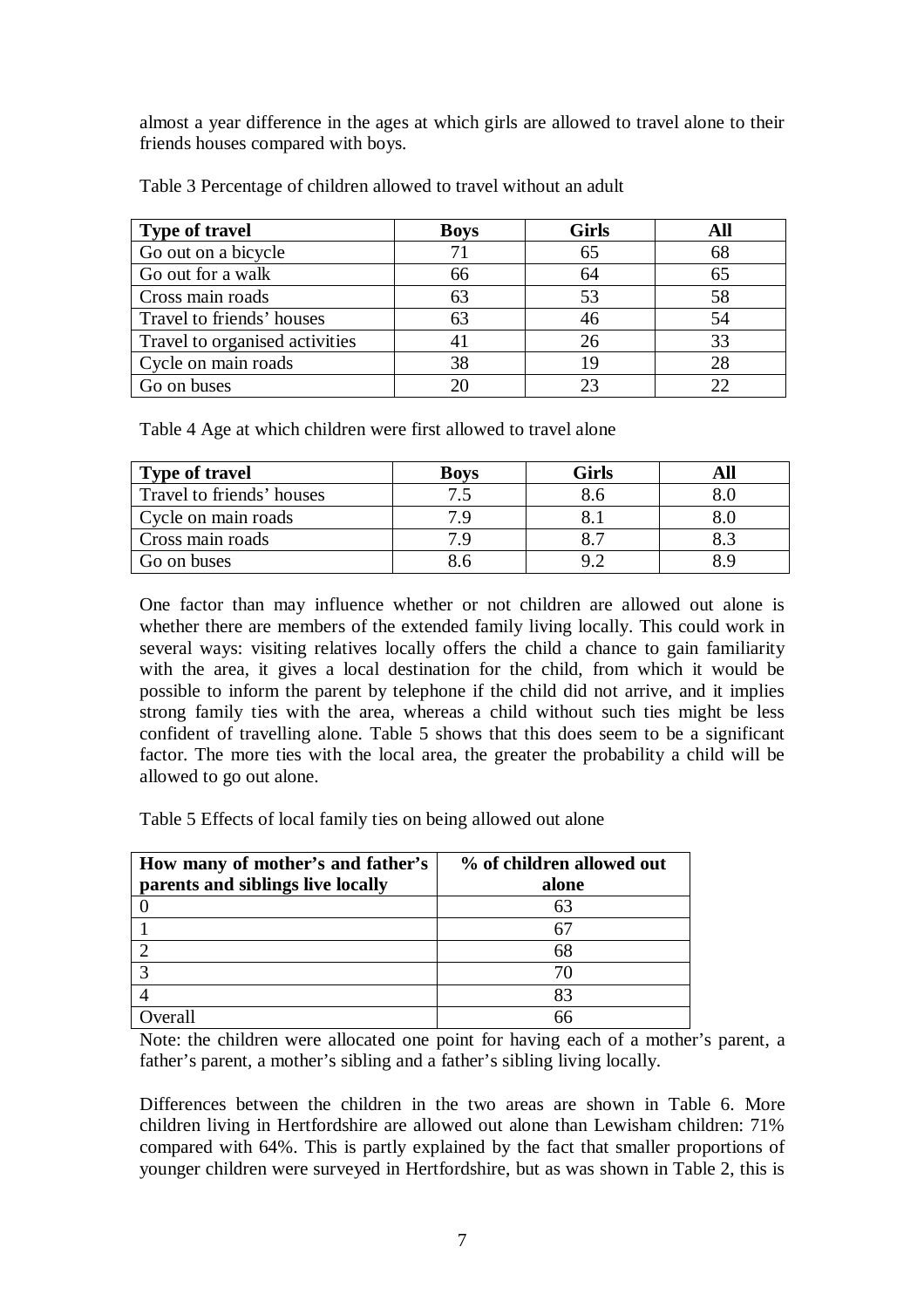not the full explanation: more Year 6 children at New Briars were allowed out alone than at any other school, and more were allowed out at Holy Family than either of the Lewisham schools.

|                                              | <b>Hertfordshire</b> | Lewisham |
|----------------------------------------------|----------------------|----------|
| % allowed out alone                          |                      | 64       |
| % who walk to school                         | 28                   | 63       |
| % who cycle to school                        |                      |          |
| % who go by car to school                    | 61                   | 27       |
| % who travel less than 5 minutes to school   | 25                   | 40       |
| % who live in households with $2+$ cars      | 64                   | 37       |
| % who never or hardly ever go out by car     | 11                   | 16       |
| % who go out by car on most days (excluding  | 58                   | 39       |
| trips to school)                             |                      |          |
| % allowed to cycle unaccompanied by an adult | 75                   | 64       |
| % who own a bicycle                          | 96                   | 82       |
| % able to ride a bicycle                     | 97                   | 91       |
| % who have relatives living locally          | 39                   | 61       |

Table 6 Differences between the children living in Hertfordshire and Lewisham

If other factors are considered there are some interesting differences. For example, the children in Hertfordshire are more likely to travel to school by car whereas the majority of the Lewisham children walk to school. This difference is partly because the children in Lewisham tend to live nearer the school and are members of household with lower car ownership than those in Hertfordshire. Many more of the Lewisham children have one or more member of the extended family living close by than the Hertfordshire children.

Very few children in either area cycle to school, but more in Hertfordshire are allowed to cycle unaccompanied by an adult than in Lewisham. This is partly because more children in Hertfordshire own a bicycle and are able to ride it, but this may be due to perception of the opportunities for cycle journeys and the perceived safety of cycling in the two areas.

The children in Lewisham are more likely to walk to school, and probably elsewhere, given the lower levels of car ownership, they live closer to school, they cycle more, and they have more relatives living close by. All these factors suggest that more children living in Lewisham would be expected to be allowed out alone, because they have more local opportunities and reasons to walk which they can do alone. However, this is not the case. This suggests that other factors influence parental decisions about allowing children to go out alone. These may well include parental perceptions about the risks to their children and the nature of the local environment. The Hertfordshire schools are set in much lower density areas with much of the housing set in grassy areas where children can play, whereas the Lewisham schools are in higher density urban areas, which may be perceived to be associated with crime and other anti-social activities that parents may wish to protect their children from.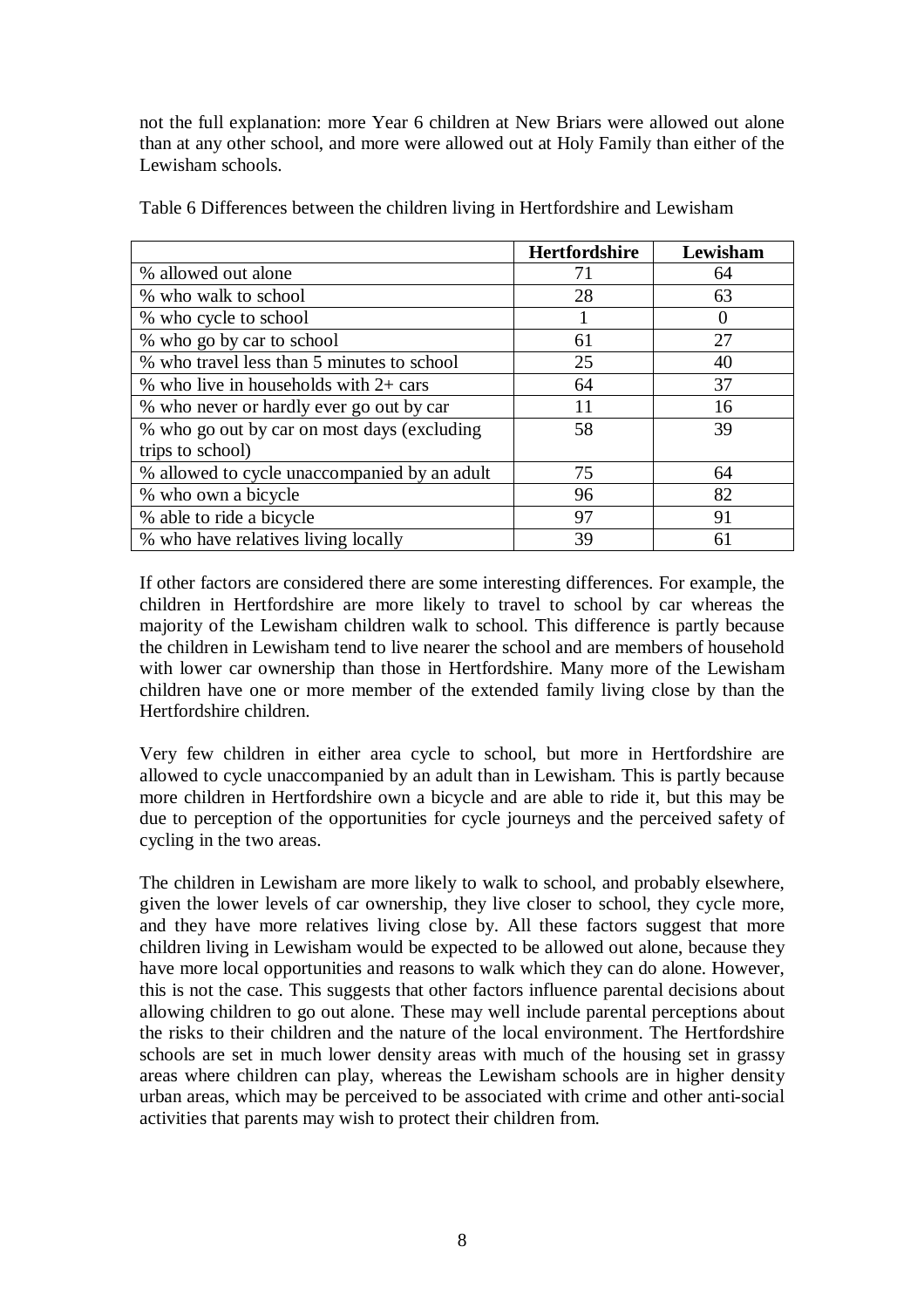#### **Conclusions**

This paper has explored the extent to which British children are being allowed out unaccompanied by adults. Various factors might influence the propensity of parents to allow children to go out unaccompanied by an adult. For example, walking to school may give children the opportunity to gain familiarity with the local environment. Conversely, children who are driven to school must, by definition, be accompanied by an adult. This decision about the choice of mode to school is partly influenced by the distance between the school and the home. It will also be influenced by the level of car ownership. Owning several cars may be associated with taking children to many activities, and may partly reflect living in a fairly low density area. A low density area could influence the propensity of parents to allow children to go out alone in different ways: for example, there will be fewer attractions to travel to close by. On the other hand, there may be lower levels of crime and other factors which make the local environment unpleasant to be out in, and so parents feel more confident about allowing children out alone in lower density areas.

Questionnaire surveys have been carried out at four schools in Hertfordshire and Lewisham. From these it was found that about two-thirds of the children between eight and eleven were allowed out without an adult. The mean age at which they were first allowed out alone was between eight and nine, with signs that they are given licence to go further from home with increasing age. The method of going out alone that the greatest number of children were permitted to do, was cycling away from main roads, with going on buses the activity fewest were allowed to do alone, which was partly because some had no need to travel by bus. More boys are allowed out alone than girls, starting about a year younger for some activities on average. One factor that seems to be related to being allowed to go out alone is having members of the extended family living locally.

Even though the children in Lewisham use the car less than those in Hertfordshire, and so have more need to walk, as well as more opportunity because of the higher density, and have more extended family members living near by, fewer are allowed to go out without an adult. This may have something to do with the nature of the environment: relatively green with much open space in Hertfordshire, more dense, perhaps with greater perceived risk to the child, in Lewisham.

At this early stage in the project it is difficult to identify clearly the barriers that need to be overcome to allow children to walk more. Tentatively, it can be stated that increasing the child's familiarity with the environment, and reducing parental negative perceptions about the local area might help. On the other hand, using the car a lot, does not, from this evidence, seem to have a very negative effect. Or, putting it another way, walking a lot accompanied by an adult does not seem to increase the propensity for the child to be allowed to walk about unaccompanied. Perhaps the walking about by parents in these situations increases their perceptions of the risks. If this is true is raises an interesting paradox: the more adults walk, the less that they want their children to walk about alone.

It is still early in the analysis and dissemination part of the CAPABLE project, so these are very preliminary findings, but it is clear that there are many issues to explore, and the potential to bring about much more understanding of how children interact